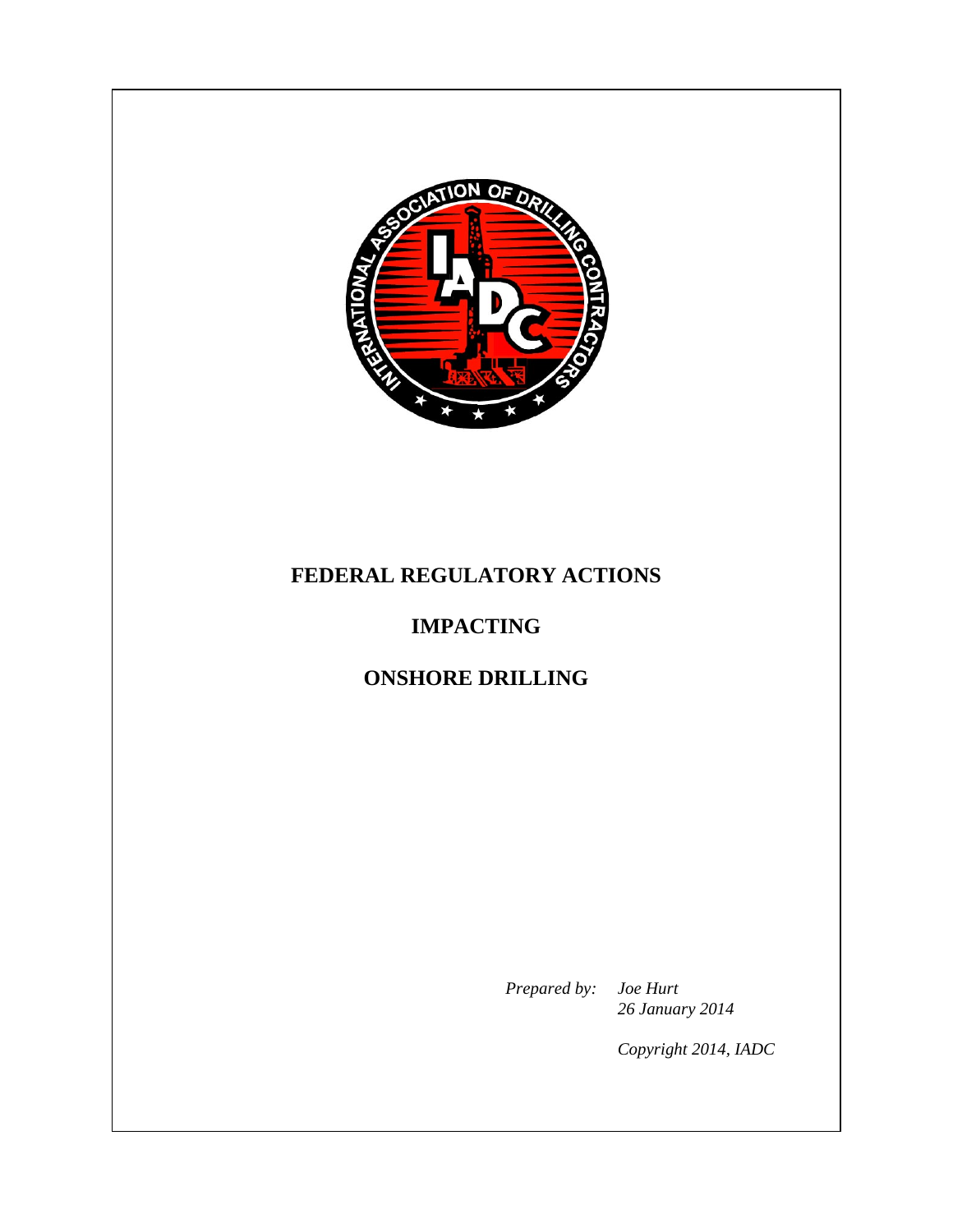#### **ABBREVIATIONS AND ACRONYMS**

| <b>ACOE/ACE</b>          | Army Corps of Engineers                                                       | <b>MSHA</b>        | Mine Safety and Health Administration                                                           |
|--------------------------|-------------------------------------------------------------------------------|--------------------|-------------------------------------------------------------------------------------------------|
| <b>AIS</b>               | Automatic Identification System                                               | <b>MTSA</b>        | Maritime Transportation Security Act of 2002                                                    |
| ALJ                      | Administrative Law Judge                                                      | <b>MWQC</b>        | Marine Water Quality Criteria                                                                   |
| <b>APCD</b>              | Air Pollution Control District                                                | <b>NAAQS</b>       | National Ambient Air Quality Standards                                                          |
| <b>ANPRM</b>             | Advance Notice of Proposed Rulemaking                                         | <b>NWA</b>         | National Wildlife Area                                                                          |
| API                      | American Petroleum Institute                                                  | <b>NEPA</b>        | National Environmental Policy Act of 1969                                                       |
| <b>BACT</b>              | Best Available Control Technology                                             | <b>NESHAPs</b>     | National Emissions Standard for Hazardous                                                       |
| BCT                      | <b>Best Conventional Pollutant Control Technology</b>                         |                    | Air Pollutants                                                                                  |
| BMP                      | <b>Best Management Practices</b>                                              | <b>NIOSH</b>       | National Institute for Occupational                                                             |
| <b>BOEM</b>              | Bureau of Ocean Energy Management                                             |                    | Safety and Health                                                                               |
| <b>BPT</b>               | Best Practicable Control Technology Currently                                 | <b>NMVOC</b>       | Non-Methane Volatile Organic Compound                                                           |
|                          | Available                                                                     | <b>NOAA</b>        | National Oceanic and Atmospheric                                                                |
| <b>BSEE</b>              | Bureau of Safety and Environmental Enforcement                                |                    | Administration                                                                                  |
| <b>CAA</b>               | Clean Air Act                                                                 | <b>NOIA</b>        | National Ocean Industries Association                                                           |
| <b>CARB</b>              | California Air Resources Board                                                | <b>NOx</b>         | Nitrogen Oxides                                                                                 |
| <b>CBP</b>               | U. S. Customs and Border Protection (DHS)                                     | <b>NPRM</b>        | Notice of Proposed Rulemaking                                                                   |
| <b>CDL</b>               | Commercial Driver's License                                                   | <b>NSPS</b>        | New Source Performance Standards                                                                |
| <b>CEQ</b>               | Council on Environmental Quality                                              | <b>NSR</b>         | New Source Review                                                                               |
| <b>CFCs</b>              | Chlorofluorocarbons                                                           | NTL<br><b>NVIC</b> | Notice to Lessees and Operators                                                                 |
| <b>CFR</b><br><b>COA</b> | Code of Federal Regulations<br>Corresponding Onshore Area                     | <b>OCS</b>         | Navigation and Vessel Inspection Circular<br><b>Outer Continental Shelf</b>                     |
| <b>COR</b>               | Certificate of Registry                                                       | <b>OCSLA</b>       | <b>Outer Continental Shelf Lands Act</b>                                                        |
| <b>CWA</b>               | Clean Water Act                                                               | <b>ONRR</b>        | Office of Natural Resources Revenue                                                             |
| <b>CZMA</b>              | Coastal Zone Management Act                                                   | ooc                | Offshore Operators Committee (U.S.)                                                             |
| <b>DEIS</b>              | Draft Environmental Impact Statement                                          | <b>OPA-90</b>      | Oil Pollution Act of 1990                                                                       |
| <b>DHS</b>               | Department of Homeland Security                                               | <b>OTR</b>         | Office of the U.S. Trade Representative                                                         |
| <b>DOE</b>               | Department of Energy                                                          | <b>PATON</b>       | Private Aid to Navigation                                                                       |
| <b>DOL</b>               | Department of Labor                                                           | <b>PEL</b>         | Permissible Exposure Limit                                                                      |
| <b>DOT</b>               | Department of Transportation                                                  | <b>PHMSA</b>       | Pipeline and Hazardous Materials Safety                                                         |
| EIS                      | <b>Environmental Impact Statement</b>                                         |                    | Administration                                                                                  |
| EO.                      | <b>Executive Order</b>                                                        | P.L.               | Public Law                                                                                      |
| <b>EPA</b>               | <b>Environmental Protection Agency</b>                                        | PM                 | Particulate Matter                                                                              |
| <b>EPCRA</b>             | Emergency Planning and Community Right-to                                     | ppm                | Parts per million                                                                               |
|                          | Know Act                                                                      | <b>PSD</b>         | Prevention of Significant Deterioration                                                         |
| FAA                      | <b>Federal Aviation Administration</b>                                        | <b>RCC</b>         | <b>Rescue Coordination Center</b>                                                               |
| <b>FCC</b>               | <b>Federal Communications Commission</b>                                      | <b>RFA</b>         | Regulatory Flexibility Act                                                                      |
| <b>FDA</b>               | Food and Drug Administration                                                  | RIA                | <b>Regulatory Impact Analysis</b>                                                               |
| <b>FEMA</b>              | Federal Emergency Management Agency                                           | <b>RIN</b>         | <b>Regulation Identifier Number</b>                                                             |
| <b>FLSA</b>              | Fair Labor Standards Act                                                      | <b>RQ</b>          | <b>Reportable Quantity</b>                                                                      |
| <b>FR</b>                | The Federal Register                                                          | <b>RSPA</b>        | Research and Special Programs Administration                                                    |
| <b>FRA</b>               | Federal Railroad Administration                                               |                    | (DOT) – now PHMSA                                                                               |
| <b>FPSO</b>              | Floating Production Storage and Offloading Unit                               | <b>SAMHSA</b>      | Substance Abuse and Mental Health Services                                                      |
| <b>FMCSA</b>             | Federal Motor Carrier Safety Administration                                   |                    | Administration                                                                                  |
| <b>FTA</b>               | <b>Federal Transit Administration</b>                                         | <b>SBF</b>         | Synthetic-Based Drilling Fluid                                                                  |
| <b>FWPCA</b>             | Fresh Water Pollution Control Act                                             | <b>SBREFA</b>      | Small Business Regulatory Enforcement Fairness                                                  |
| <b>HAPs</b>              | Hazardous Air Pollutants                                                      |                    | Act                                                                                             |
| <b>HCFCs</b>             | Hydrochlorofluorocarbons                                                      | <b>SIP</b>         | State Implementation Plan                                                                       |
| <b>HHS</b>               | Department of Health and Human Services                                       | <b>SNPRM</b>       | Supplemental Notice of Proposed Rulemaking                                                      |
| <b>HME</b>               | Hazardous Materials Endorsement (to a CDL)                                    | <b>SOLAS</b>       | International Convention for the Safety of Life at                                              |
| <b>HMR</b>               | Hazardous Materials Regulations                                               |                    | Sea                                                                                             |
| <b>IADC</b>              | International Association of Drilling Contractors                             | SOx                | Sulfur Oxides                                                                                   |
| <b>ICAO</b>              | International Civil Aviation Organization                                     | <b>SSI</b>         | Sensitive Security Information                                                                  |
| ICE                      | U. S. Immigration and Customs Enforcement                                     | <b>STCW</b>        | International Convention on<br><b>Standards</b><br>of<br>Training, Certification & Watchkeeping |
| <b>ILO</b>               | International Labor Office                                                    | TLP                | <b>Tension Leg Platform</b>                                                                     |
| <b>IMDG Code</b>         | International Maritime Dangerous Goods Code                                   | TRI                | <b>Toxics Release Inventory</b>                                                                 |
| <b>IMO</b><br><b>INS</b> | International Maritime Organization<br>Immigration and Naturalization Service | <b>TSA</b>         | Transportation Security Administration                                                          |
| <b>ISA</b>               | <b>International Seabed Authority</b>                                         | TWIC               | Transportation Worker Identification Credential                                                 |
| <b>ISO</b>               | International Organization for Standardization                                | <b>U.S.C.</b>      | The United States Code                                                                          |
| <b>HDE</b>               | Heavy Duty Engine                                                             | <b>USCG</b>        | U.S. Coast Guard                                                                                |
| <b>LAER</b>              | Lowest Achievable Emission Rate                                               | <b>USCIS</b>       | U.S. Citizenship and Immigration Services                                                       |
| <b>LHWCA</b>             | Longshoreman and Harbor Worker's                                              | <b>VOC</b>         | Volatile Organic Compound                                                                       |
|                          | Compensation Act                                                              |                    |                                                                                                 |
| <b>MACT</b>              | Maximum Achievable Control Technology                                         |                    |                                                                                                 |
| MMC                      | Merchant Mariner Credential                                                   |                    |                                                                                                 |
| <b>MMD</b>               | Merchant Mariner's Document                                                   |                    |                                                                                                 |
| <b>MODU</b>              | Mobile Offshore Drilling Unit                                                 |                    |                                                                                                 |
| <b>MRO</b>               | Medical Review Officer                                                        |                    |                                                                                                 |
|                          |                                                                               |                    |                                                                                                 |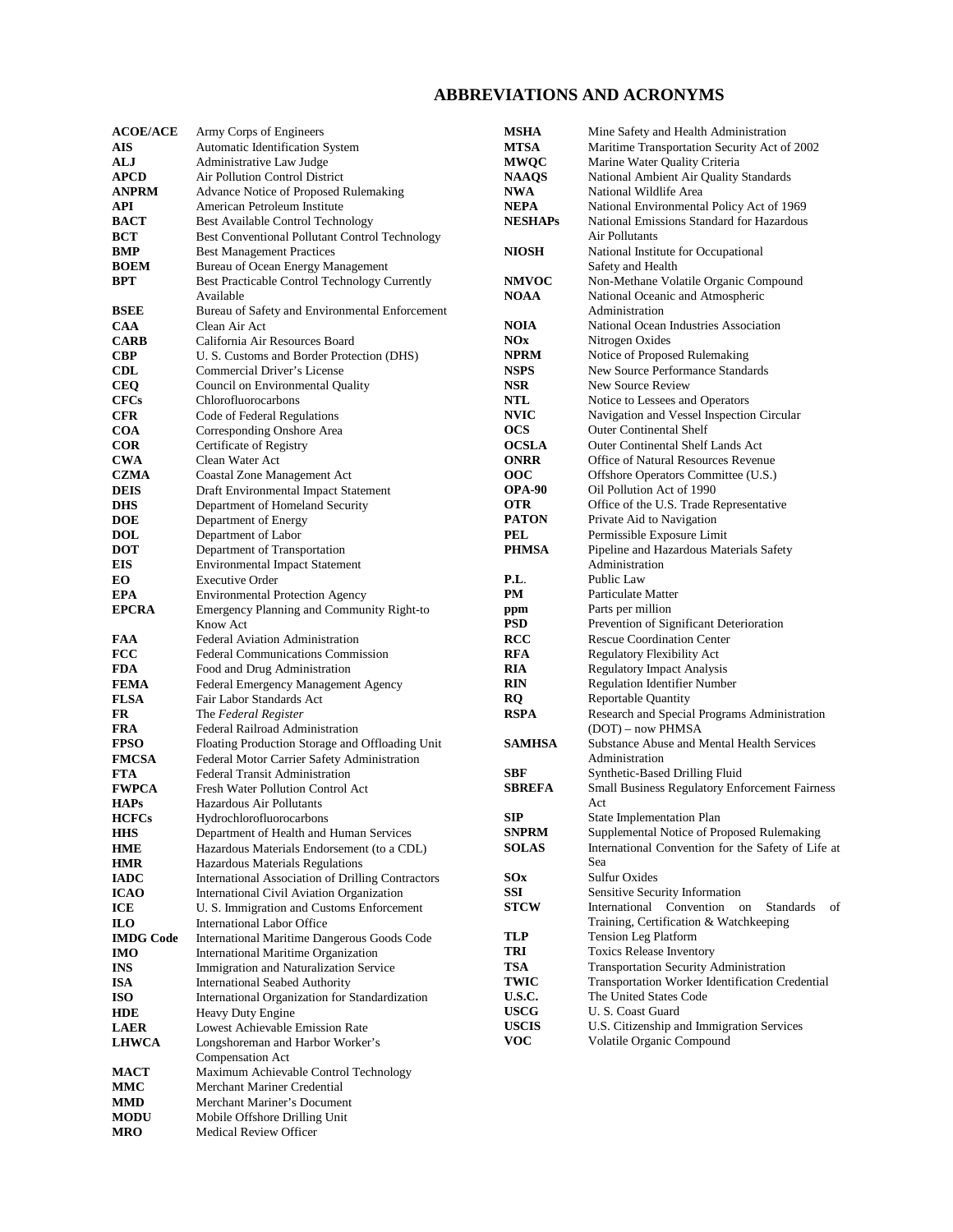| Agency                                                                                                                                  | Page                        |
|-----------------------------------------------------------------------------------------------------------------------------------------|-----------------------------|
| DOC / National Institute of Standards and Technology                                                                                    | 2                           |
| <b>DOI</b> / Bureau of Land Management (BLM)                                                                                            | 2                           |
| <b>Department of Justice (DOJ)</b>                                                                                                      | 2                           |
| <b>DOJ</b> / Drug Enforcement Administration (DEA)                                                                                      | 3                           |
| Department of Labor (DOL) / Occupational Safety and Health Administration (OSHA)3-5                                                     |                             |
| Department of Transportation (DOT)/Federal Motor Carrier Safety<br><b>Administration (FMCSA)</b>                                        | $5-8$                       |
| <b>DOT</b> / Pipeline and Hazardous Materials Safety Administration (PHMSA)                                                             | $8-9$                       |
| <b>Environmental Protection Agency (EPA)</b><br><b>EPA – Resource Conservation and Recovery Act (RCRA)</b><br>EPA – Clean Air Act (CAA) | $9 - 10$<br>10<br>$11 - 13$ |
| <b>Federal Communications Commission (FCC)</b>                                                                                          | 13                          |

#### **Table of Contents**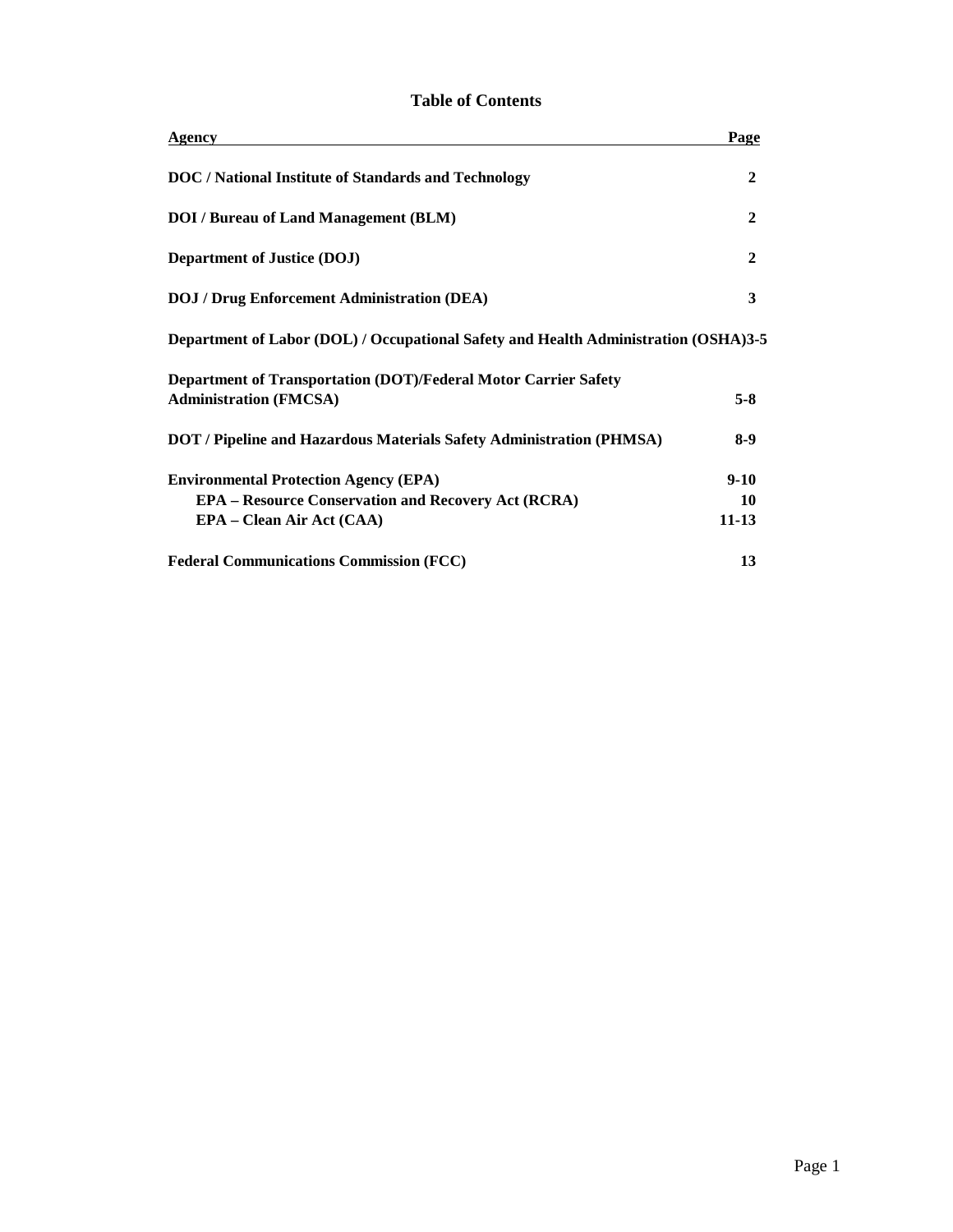## **U.S. Federal Regulatory Actions Impacting Onshore Drilling Contractors**

This document reflects regulatory actions announced in the *Federal Register* or other sources through 31 December 2013. The dates given for anticipated regulatory actions are based on information in the most recent Semi-Annual Unified Agenda, or information obtained through contact with the agency.

*Every effort has been made to assure the accuracy and reliability of the information presented in this publication. However, the author and IADC make no representation, warranty, or guarantee in connection with this publication and hereby expressly disclaim any liability or responsibility for loss or damage resulting from its use or for the violation of any regulation that this publication may mention or with which this publication may conflict.*

Access to copies of the *Federal Register* from 2 January 1994 onward is available from the Federal Register [Main](http://www.gpoaccess.gov/fr/index.html)  [Page.](http://www.gpoaccess.gov/fr/index.html) Hyperlinks to referenced regulatory and other documents are provided where they are known.

The public may identify rulemaking proposals that are open for public comment, and may submit comments on those rulemaking proposals via the ["Regulations.gov"](http://www.regulations.gov/) website.

To report errors in this document, provide comments, or for further information, please contact Joe Hurt at [joe.hurt@iadc.org,](mailto:joe.hurt@iadc.org) or Paul Breaux a[t paul.breaux@iadc.org](mailto:paul.breaux@iadc.org) .

#### **DOC / National Institute of Standards and Technology**

**National Fire Codes: Request for Public Input for Revision of Codes and Standards (**RIN Not listed; CFR Not applicable) On 26 April 2013 [\(78 FR 24725\)](http://www.gpo.gov/fdsys/pkg/FR-2013-04-26/pdf/2013-09938.pdf) the DOC issued a Notice that contains the list of National Fire Protection Association (NFPA) documents opened for public input, as well as information on the NFPA Revision process. The agency wants to increase public participation in the system used by the NFPA to develop its codes and standards. Comment due dates for each of the NFPA Codes have their closing dates listed in the table within this Notice.

#### **DOI / Bureau of Land Management (BLM)**

**Oil and Gas; Hydraulic Fracturing on Federal and Indian Lands (WO-300-L13100000.FJ0000)** (RIN 1004-AE26; 43 CFR 3160) On 24 May 2013 [\(78 FR 3163](http://www.gpo.gov/fdsys/pkg/FR-2013-05-24/pdf/2013-12154.pdf)6) the BLM issued an SNPRM to follow up on the previously issued proposed rule (11 May 2012 /  $\frac{77 \text{ FR}}{27691}$ ). With the comments received from the NPRM, BLM made some revisions and is now seeking additional comment on the revised rule. Key issues in this updated draft include: the use of an expanded set of cement evaluation tools to help ensure that usable water zones have been isolated and protected from contamination; and more detailed guidance on how trade secrets claims will be handled, modeled on the procedures promulgated by the State of Colorado. The revised proposed rule would also provide opportunities for the BLM to coordinate standards and processes with individual States and tribes to reduce administrative costs and to improve efficiency. On 10 June 2013 (78 FR 34611) BLM extended the comment period to 23 August 2013. The most recent Unified Agenda indicates that a final action is planned for May 2014.

#### **Department of Justice (DOJ)**

**A Resource Guide to the U.S. Foreign Corrupt Practices Act (FCPA).** (Released in November 2012) This guide is the Department of Justice's and Securities and Exchange Commission's detailed compilation of information about the FCPA, its provisions, and enforcement. The Guide addresses a wide variety of topics, including who and what is covered by the FCPA's anti-bribery and accounting provisions; the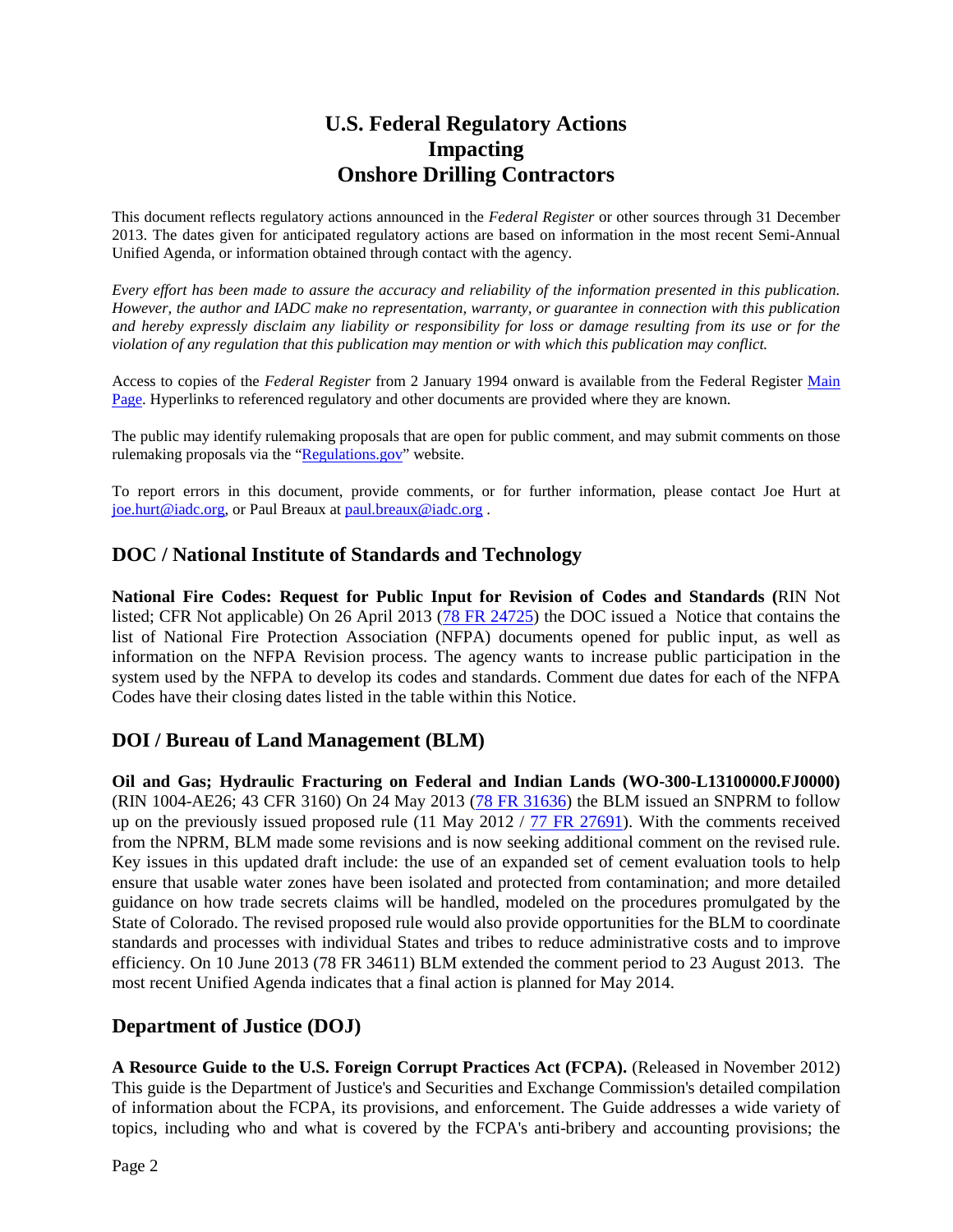definition of a "foreign official"; what constitute proper and improper gifts, travel and entertainment expenses; the nature of facilitating payments; how successor liability applies in the mergers and acquisitions context; the hallmarks of an effective corporate compliance program; and the different types of civil and criminal resolutions available in the FCPA context. On these and other topics, the Guide takes a multi-faceted approach, setting forth in detail the statutory requirements while also providing insight into DOJ and SEC enforcement practices through hypotheticals, examples of enforcement actions and anonymized declinations, and summaries of applicable case law and DOJ opinion releases. [\[Guide\]](http://www.justice.gov/criminal/fraud/fcpa/guidance/)

#### **DOJ / Drug Enforcement Administration (DEA)**

**Inclusion of Non-Serious Offense Identification Records (FBI-111P).** (RIN 1110-AA25; 28 CFR 20) On 5 September 2006 [\(71 FR 52302\)](http://edocket.access.gpo.gov/2006/pdf/E6-14605.pdf) published a NPRM to amend the FBI regulations defining offenses that may serve as the basis for maintaining fingerprints and criminal history record information (CHRI) in its criminal history record information systems. The relevant FBI information systems include the Fingerprint Identification Record Systems (FIRS), which maintains fingerprint records, and the Interstate Identification Index (Ill) System, which maintains fingerprint-supported CHRI. This amendment broadens the definition of includable offenses to permit the retention of information relating to currently excluded non-serious offenses (NSOs) as well as information relating to "serious and/or significant adult or juvenile offenses." The revised regulation will permit the retention and exchange of fingerprints and CHRI relating to NSOs when provided by the submitting jurisdiction for retention by the FBI. Such NSO information is currently maintained only at the State and local levels. The change allows for the more uniform collection of CHRI at the Federal level. Comments were due by 6 November 2006. The most recent Unified Agenda indicated that a final action is planned for April 2014.

#### **Department of Labor (DOL) / Occupational Safety and Health Administration (OSHA)**

**Process Safety Management and Prevention of Major Chemical Accidents.(OSHA-2013-0020) (**RIN 1218-AC82; 29 CFR 1910) On 9 December 2013 [\(78 FR 73756\)](http://www.gpo.gov/fdsys/pkg/FR-2013-12-09/pdf/2013-29197.pdf) OSHA issued a request for information which requests comment on the potential revisions to the Process Safety Management (PSM) standard, its Explosives and Blasting Agents standard, potential updates to its Flammable Liquids standard, Spray Finishing standard, and potential changes to the PSM enforcement policies. The preamble to the PSM final rule explained that OSHA excluded these operations because it had begun a separate rulemaking for oil and gas well drilling and servicing operations (48 FR 57202). However, the Agency subsequently removed the oil and gas well drilling and servicing operations (Oil and Gas Drilling and Servicing Vertical Standard) rulemaking from its regulatory agenda and OSHA never promulgated a final rule for these operations. In light of this history, OSHA requests public comment on whether to retain or remove the exemption as stated in § 1910.119(a)(2)(ii). OSHA is also proposing to require additional Management System Elements such as adopting management-system elements from safety standards that other federal agencies promulgated since 1992. Should this change and additional proposals they plan to make to the PSM rule, all US onshore contractors and those contractors in State and Inland waters may be required to have a Management System to address the elements of PSM. Comment due date: 10 March 2014.

**Record Requirements in the Mechanical Power Presses Standard.(OSHA-2013-0010) (**RIN 1218- AC80; 29 CFR 1910) On 20 November 2013 [\(78 FR 69543\)](http://www.gpo.gov/fdsys/pkg/FR-2013-11-20/pdf/2013-27695.pdf) OSHA published a **Direct Final Rule** with an accompanying proposed rule [\(78 FR 69606\)](http://www.gpo.gov/fdsys/pkg/FR-2013-11-20/pdf/2013-27694.pdf), in order to revise a provision that requires employers to develop and maintain certification records of periodic inspections performed on the presses by adding a requirement that they develop and maintain certification records of any maintenance and repairs that they perform on presses during the periodic inspections. Additionally, OSHA is removing the requirement that employers develop and maintain certification records of weekly inspections and tests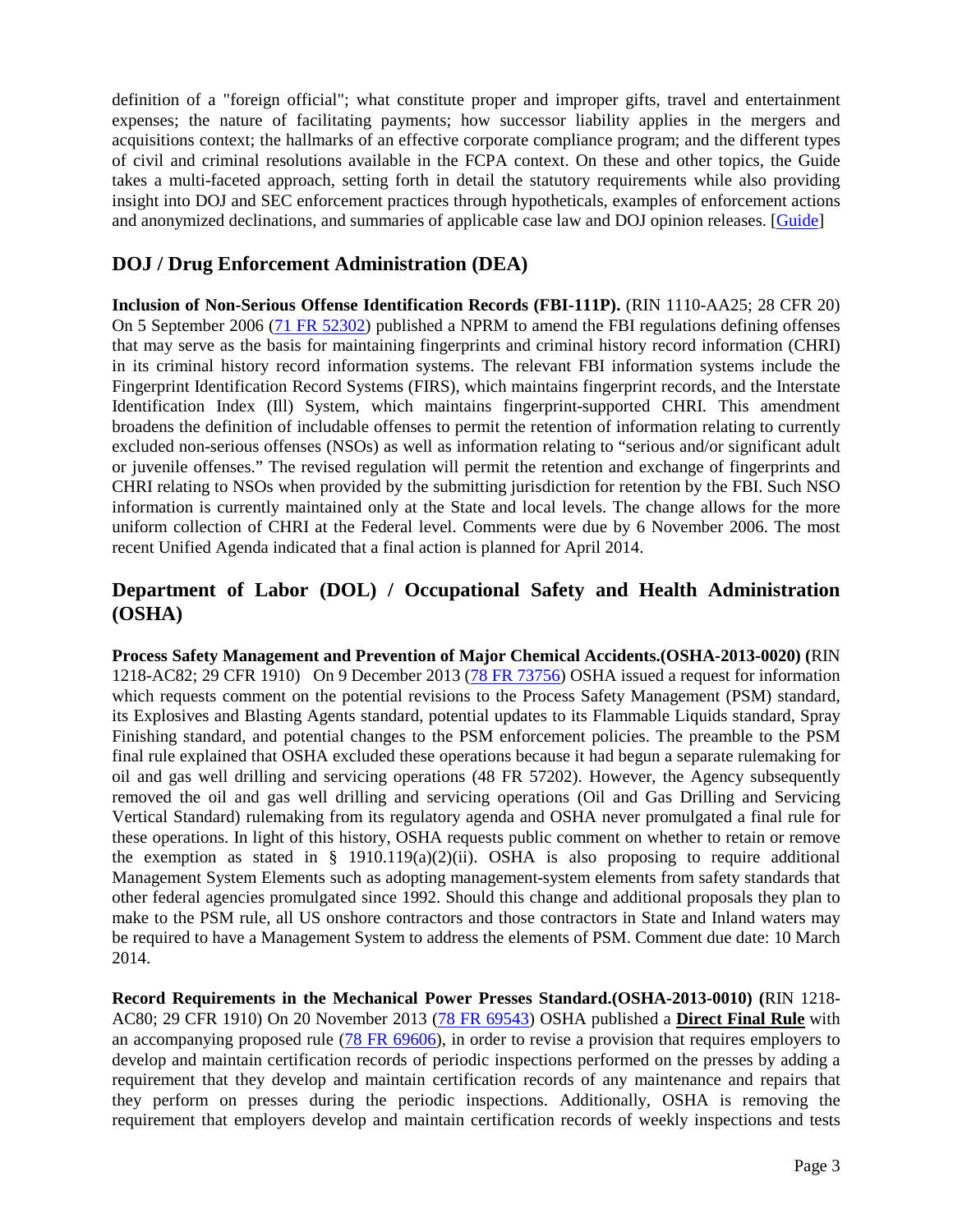performed on the presses. Effective date of final rule: 18 February 2014. Comment due date of proposed rule: 20 December 2013. (NOTE: The direct final rule will become effective on the above date unless significant adverse comments are received by the comment date.)

**Improve Tracking of Workplace Injuries and Illnesses. (OSHA-2013-0023) (**RIN 1218-AC49; 29 CFR 1904 and 1952) On 8 November 2013 [\(78 FR 67253\)](http://www.gpo.gov/fdsys/pkg/FR-2013-11-08/pdf/2013-26711.pdf) OSHA issued a proposed rulemaking to improve workplace safety and health through the collection of useful, accessible, establishment-specific injury and illness data to which OSHA currently does not have direct, timely and systemic access. They plan to amend the recordkeeping regulations to add requirements for the electronic submission of injury and illness information employers are already required to keep under OSHA regulations. This rulemaking amends the annual OSHA injury and illness survey of ten or more employers to add three new electronic reporting requirements. It does not add or change the employer's obligation to complete and retain injury and illness records. It also does not add or change the reporting criteria or definitions for these records. It only modifies the employer's obligation to transmit information from those records to OSHA or their designee. Comment due date: 8 March 2014.

**Occupational Exposure to Noise Standard; Extension of the OMB Approval of Information Collection Requirements. (OSHA-2010-0017) (**RIN Not listed; CFR Not listed) On 30 July 2013 [\(78](http://www.gpo.gov/fdsys/pkg/FR-2013-07-30/pdf/2013-18280.pdf)  [CFR 45981\)](http://www.gpo.gov/fdsys/pkg/FR-2013-07-30/pdf/2013-18280.pdf) OSHA issued a request for comments concerning its proposal to extend the OMB approval of the information collection requirements specified in 29 CFR 1910.95. This regulation was written to protect workers from suffering material hearing impairment. Comment due date: 30 September 2013

**Occupational Injury and Illness Recording and Reporting Requirements- NAICS Update and Reporting Revisions. (OSHA-2010-0019).** (RIN 1218-AC50; 29 CFR 1904) On 22 June 2011 [\(76 FR](http://www.gpo.gov/fdsys/pkg/FR-2011-06-22/pdf/2011-15277.pdf)  [36414\)](http://www.gpo.gov/fdsys/pkg/FR-2011-06-22/pdf/2011-15277.pdf) OSHA issued a proposed rule, which proposes to update its Injury and Illness Recording and Reporting regulation. This rulemaking will replace the current Standard Industrial Classification (SIC) system list of industries with those based on the North American Industry Classification System (NAICS). Additionally, this proposed rule would change the employer reporting requirements, which currently require a report to OSHA within 8 hours of all work related fatalities and in-patient hospitalizations for three or more employees, to a revised reporting of ALL work-related fatalities and ALL work-related in-patient hospitalizations within 8 hours, plus ALL work-related amputations (defined as: traumatic loss of a limb or other external body part, including a fingertip, with bone loss) within 24 hours. Comment due date: 20 September 2011

On 28 September 2011 [\(76 FR 59952\)](http://www.gpo.gov/fdsys/pkg/FR-2011-09-28/pdf/2011-24779.pdf) OSHA reopened the comment period on this proposed rulemaking due to a request from the National Automobile Dealers Association. New Comment due date: 30 October 2011. The most recent Unified Agenda indicated that a final action is planned for April 2014.

[On 12 September IADC submitted [comments](http://www.iadc.org/committees/offshore/index.html) regarding this proposed policy change]

**Occupational Injury Illness Recording and Reporting Requirements. (OSHA-2009-0044)** (RIN 1218-AC45; 29 CFR 1904) On 29 January 2010 [\(75 FR 4728\)](http://edocket.access.gpo.gov/2010/pdf/2010-2010.pdf) OSHA issued a proposed rule (with an announcement of public meeting) to revise its Occupational Injury and Illness Recording and Reporting (Recordkeeping) regulation to restore the column to the OSHA 300 Log that employers would use to record work-related musculoskeletal disorders (MSD). The 2001 final regulation included an MSD column, but the requirements were deleted before the regulation became effective. This proposed rule would require employers to place a check mark in the MSD column, instead of the column they currently mark, if a case is an MSD that meets the Recordkeeping regulation's general recording requirements. Comment due date: 15 March 2010. NOTE: [\(75 FR 10738\)](http://edocket.access.gpo.gov/2010/pdf/2010-4988.pdf) Extended Comment due date: 30 March 2010.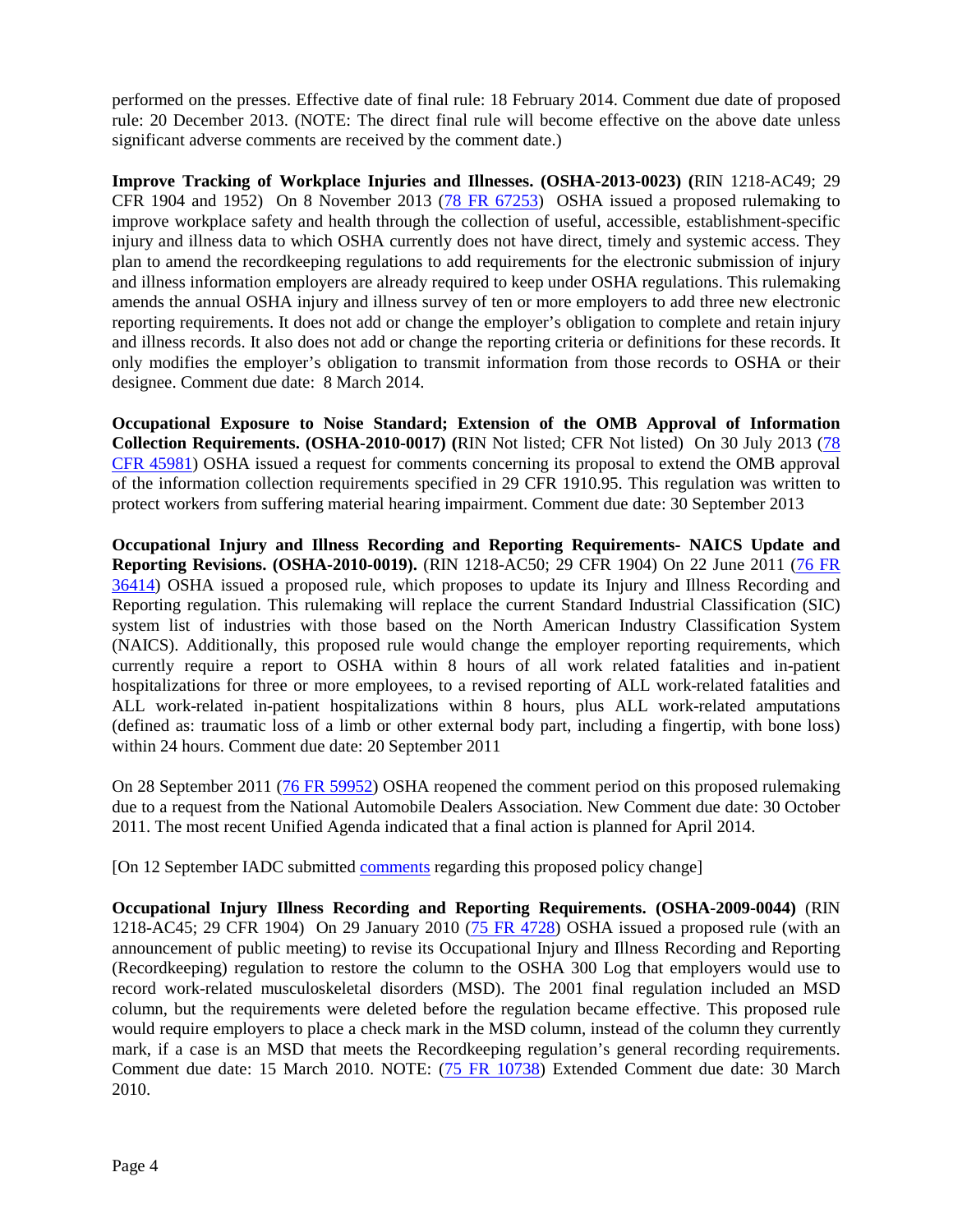On 17 May 2011 [\(76 FR 28383\)](http://www.gpo.gov/fdsys/pkg/FR-2011-05-17/pdf/2011-11965.pdf) OSHA issued a Notice of limited reopening of rulemaking record. OSHA, after numerous small business teleconferences, decided to reopen the comments period to allow, in particular, small businesses on the information issues raised during the teleconferences, which included their experiences recording work-related MSDs and how they believe that they would be impacted by OSHA's revised recordkeeping with regards to restoring a column on the OSHA 300 log if the case is an MSD. Comment due date: 16 June 2011. The most recent Unified Agenda indicated that the next action is "to be determined."

**Walking Working Surfaces and Personal Fall Protection Systems (Slips, Trips and Fall Protection) (OSHA-2007-0072; No. S-029).** (RIN: 1218-AB80; 29 CFR 1910) On 10 April 1990 (55 FR 13360), OSHA proposed a rule addressing slip, trip, and fall hazards and establishing requirements for personal fall protection systems. On 2 May 2003 [\(68 FR](http://edocket.access.gpo.gov/2003/pdf/03-10617.pdf) 23527) OSHA announced that it was reopening the rulemaking record on the proposed revisions to gather data and information concerning advances in technology and industry practice and updated consensus standards issued since the proposals were published in 1990. OSHA indicated it will be publishing a revised economic analysis (containing a revised regulatory flexibility analysis if necessary) for public comment. OSHA will then analyze the record and determine what other steps, if any, are necessary to finalize the rulemakings on subparts D and I. In the notice, OSHA included the regulatory text and appendices from the 1990 proposed rule as an appendix to this limited reopening notice. The December 2004 Unified Agenda indicated that OSHA had determined that additional information is needed on proposed requirements to allow certain employees (qualified climbers) to climb fixed ladders without fall protection. The May 2005 Unified Agenda indicated that OSHA has determined that the proposed rule is out-of-date and does not reflect current industry practice or technology and that a new NPRM is being prepared.

On 24 May 2010 [\(75 FR 28862\)](http://edocket.access.gpo.gov/2010/pdf/2010-10418.pdf) OSHA issued a second NPRM, which proposes to revise the walkingworking surfaces standards and the PPE standards in the regulations. OSHA believes that the proper use of fall protection systems can protect employees from injury and death due to falls at different elevations. The NRPM, which is written in plain language, is planned to increase consistency between the construction, maritime, and general industry standards, and eliminate duplication. Comment due date: 23 August 2010. The most recent Unified Agenda indicated that a final rule is planned for June 2014.

**Confined Spaces in Construction (OSHA-2007-0026).** (RIN 1218-AB47; 29 CFR 1926) On 28 November 2007 [\(72 FR 67352\)](http://www.gpo.gov/fdsys/pkg/FR-2007-11-28/pdf/E7-21893.pdf) OSHA issued an NPRM to protect employees who enter confined spaces while engaged in general industry work (29 CFR 1910.146). This standard has not been extended to cover employees entering confined spaces while engaged in construction work because of unique characteristics of construction worksites. Pursuant to discussions with the US Steel Workers of America that led to a settlement agreement regarding the general industry standard, OSHA agreed to issue a proposed rule to protect construction workers in confined spaces. Commend due date: 28 January 2008. On 23 January 2008 [\(73 FR 3893\)](http://www.gpo.gov/fdsys/pkg/FR-2008-01-23/pdf/E8-1081.pdf) OSHA extended the comment period to 28 February 2008. The most recent Unified Agenda indicates that a final rule is planned for February 2014.

### **Department of Transportation (DOT) / Federal Motor Carrier Safety Administration (FMCSA)**

**Medical Examiner's Certification Integration. (FMCSA-2012-0178).** (RIN 2126-AB40; 49 CFR 383, 384, and 391) On 10 May 2013 [\(78 FR 27343\)](http://www.gpo.gov/fdsys/pkg/FR-2013-05-10/pdf/2013-11080.pdf) FMCSA issued an NPRM, which would require certified medical examiners (MEs) performing physical exams on CDL holders to use a newly developed Medical Exam Report (MER) form [MCSA-5875], in place of the current MEP form and to use Form MCSA-5876 for the medical examiner's certificate (MEC). Additionally, MEs would be required to report the results of all CDL exams (including those found not to be qualified) to FMCSA by close of business on the day of the exam. FMCSA also proposes to transmit electronically driver identification, exam results,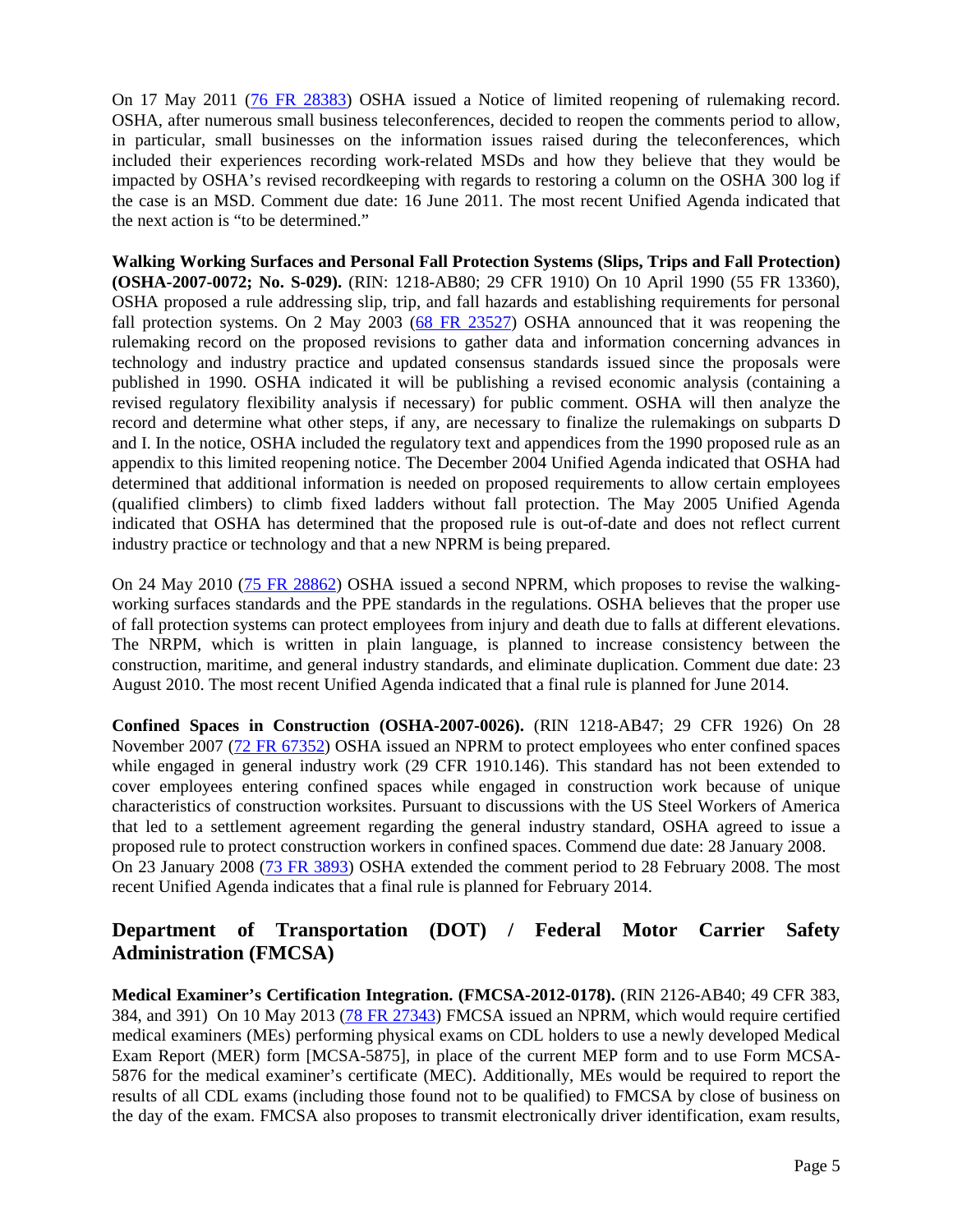and restriction information from the National Registry system to the State driver Licensing Agencies (SDLAs), which would allow enforcement officials the ability to view the most current and accurate info regarding the medical status of a CMV driver. Comment due date: 9 July 2013. The most recent Unified Agenda indicates that the next action is "to be determined."

**Self Reporting of Out-of-State Convictions (FMCSA-2012-0172).** (RIN 2126-AB43; 49 CFR 383) On 2 August [\(77 FR 46010\)](http://www.gpo.gov/fdsys/pkg/FR-2012-08-02/pdf/2012-18902.pdf) FMCSA issued an NPRM, which would require both CDL holders and States with certified CDL programs to report a CDL holder' out-of-State traffic conviction to the driver's State of licensure. On 26 April 2013 [\(78 FR 24684\)](http://www.gpo.gov/fdsys/pkg/FR-2013-04-26/pdf/2013-09915.pdf) the FMCSA issued a **Final Rule**, which amends the CDL rules to eliminate the requirement for drivers to notify the State licensing agency that issued their commercial learner's permit (CDL) of CDL out-of-State traffic convictions when those convictions occur in States that have a certified CDL program in substantial compliance with FMCSA's rules. Current rules require both the CDL holder and States with certified CDL programs to report to the driver's State of licensure. This final rule removes the redundancy for those cases in States with a certified CDL program. Effective date: 28 May 2013

**Hours of Service of Drivers of Commercial Motor Vehicles; Regulatory Guidance for Oilfield Exception.** (FMCSA-2012-0183). (RIN not listed; 49 CFR 395) On 5 June 2012 [\(77 FR 33098\)](http://www.gpo.gov/fdsys/pkg/FR-2012-06-05/pdf/2012-13584.pdf) FMCSA issued a Notice of regulatory guidance with a request for comments. This notice announces revisions of the regulatory guidance to clarify the applicability of the "Oilfield Operations" exceptions in 49 CFR 395.1(d) to the "Hours of Service of Drivers" regulations, and requests comments on the revision. Effective date: 5 June 2012. Comment due date: 6 August 2012

On 6 August 2012 [\(77 FR 46640\)](http://www.gpo.gov/fdsys/pkg/FR-2012-08-06/pdf/2012-19303.pdf) FMCSA issue a notice of public listening sessions and an extension of the comment period. The listening sessions will be held on 17 August 2012 in Denver, Colorado, and on 21 August 2012 in Pittsburgh, Pennsylvania. Comment due date (extended): 5 October 2012

On 12 August 2013 [\(78 FR 48817\)](http://www.gpo.gov/fdsys/pkg/FR-2013-08-12/pdf/2013-19402.pdf) FMCSA issued a Notice of Regulatory Guidance with a response to public comments. On 5 June 2012 FMCSA updated it 1997 regulatory guidance to explain the applicability of "oilfield operations" exceptions in 49 CFR 395.1(d) to the Hours of Service of drivers' regulations. FMCSA has determined that no further elaboration is needed on the regulatory guidance. However, they will continue to monitor the use of the two HOS exceptions listed in 49 CFR 381. Effective date remains 5 June 2013.

**Commercial Driver's License Drug and Alcohol Clearinghouse.** (RIN 2126-AB18; 49 CFR 382) This rulemaking would create a central database for verified positive controlled substances and alcohol test results for commercial driver´s license (CDL) holders and refusals by such drivers to submit to testing. This rulemaking would require employers of CDL holders and service agents to report positive test results and refusals to test into the database. Prospective employers, acting on an application for a CDL driver position with the applicant's written consent to access the database, would query the database to determine if any specific information about the driver applicant is in the database before allowing the applicant to be hired and to drive CMVs. This rulemaking is intended to increase highway safety by ensuring CDL holders, who have tested positive or have refused to submit to testing, have completed the U.S. DOT's return-to-duty process before driving CMVs in interstate or intrastate commerce. It is also intended to ensure that employers are meeting their drug and alcohol testing responsibilities. The most recent Unified Agenda indicated that an NPRM was planned for December 2013.

**Electronic Logging Devices and Hours of Service Supporting Documents. (FMCSA-2010-0167)**  (RIN 2126-AB20; 49 CFR 385, 390, and 395) On 1 February 2011 [\(76 FR 5537\)](http://edocket.access.gpo.gov/2011/pdf/2011-2093.pdf) FMCSA issued a NPRM, which proposes to amend the regulations to require certain motor carriers operating commercial motor vehicles in interstate commerce to use electronic on-board recorders (EOBRs) to document their drivers' hours of service (HOS). All motor carriers that are required to maintain a Records of Duty Status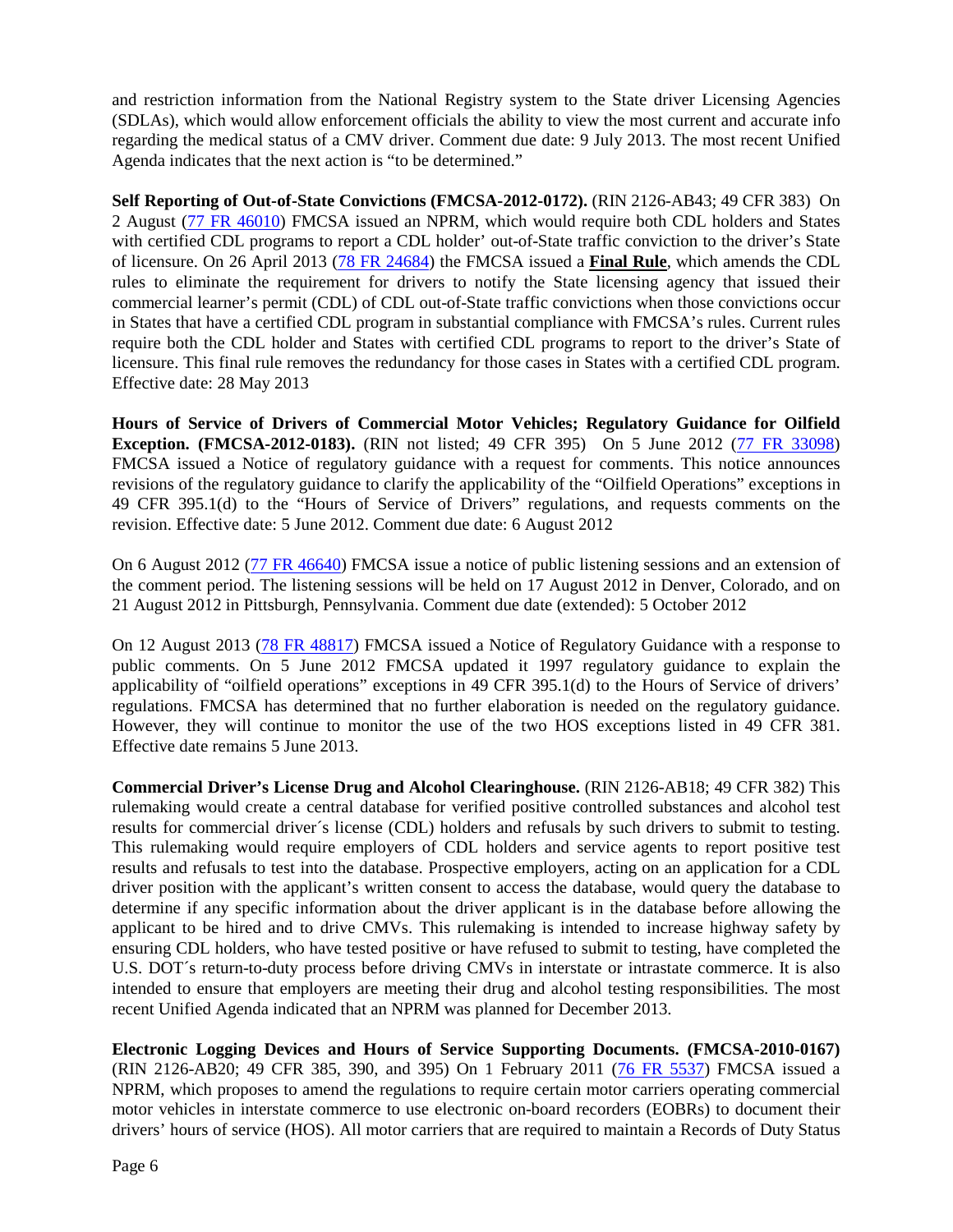for HOS recordkeeping would be required to use EOBRs to systematically and effectively monitor their drivers' compliance. Although some subject to the new EOBR requirements would still need to maintain some supporting documents, they would be relieved of the requirements to retain supporting documents to verify driving time. Motor carriers would be given three (3) years after the effective date of the final rule to comply. Comment due date: 4 April 2011**.** 

On 10 March 2011 [\(76 FR 13121\)](http://edocket.access.gpo.gov/2011/pdf/2011-5421.pdf) FMCSA extended the comment period for this NPRM. Comment due date now: 23 May 2011. The most recent Unified Agenda indicated that an SNPRM was planned for December 2013.

**National Registry of Certified Medical Examiners (FMCSA-2008-0363).** (RIN 2126-AA97; 49 CFR 390 and 391) On 1 December 2008 [\(73 FR 73129\)](http://edocket.access.gpo.gov/2008/pdf/E8-28172.pdf)) FMCSA issued a NPRM, which proposes to establish and maintain a National Registry of Certified Medical Examiners (NRCME) and to require that all medical examiners, who conduct medical examinations for interstate commercial motor vehicle drivers, complete certain training concerning FMCSA physical qualification standards, pass a test to verify understanding of those standards, and maintain competence by periodic training and testing. Once the NRCME is established, FMCSA would then accept only medical examiner certificates issued by a NRCME certified medical examiner. Comment due date: 30 January 2009.

On 16 March 2011 [\(76 FR 14366\)](http://edocket.access.gpo.gov/2011/pdf/2011-5885.pdf) FMCSA issued a notice with a request for comments. This is a follow up question to the 2008 NPRM that FMCSA is asking regarding validation that the medical examiner is listed on the national approval list (NCRME) and that this proof is then placed in the CMV driver's record along with their physical results.

On 17 May 2011 [\(76 FR 28403\)](http://www.gpo.gov/fdsys/pkg/FR-2011-05-17/pdf/2011-11934.pdf) FMCSA issued a notice of availability of draft guidance with a request for comments. The draft guidance is for the core curriculum specifications that could be used by training providers in implementing the proposed rule. Comment due date: 16 June 2011.

On 20 April 2012 [\(77 FR 24104\)](http://www.gpo.gov/fdsys/pkg/FR-2012-04-20/pdf/2012-9034.pdf) FMSCA issued a **Final Rule**, which established the National Registry of Certified Medical Examiners with the requirements that all medical examiners, who conduct physical examinations for interstate commercial motor vehicle (CMV) drivers, meet designated criteria to be placed on the registry. After the transition period, wherein the medical providers are required to be trained and tested, the National Registry will only accept, as valid, medical examiner certificates issued by a medical examiner that is listed on the National Registry. Effective date: 21 May 2012. Compliance date: 21 May 2014

**Medical Certification Requirements as Part of the Commercial Driver's License (CDL); Extension of Certificate Retention Requirements (FMCSA-1997-2210).** (RIN 2126-AB39; 49 CFR 391) On 14 June 2011 [\(76 FR 34635\)](http://www.gpo.gov/fdsys/pkg/FR-2011-06-14/pdf/2011-14653.pdf) FMCSA issued a NPRM, which proposes to keep in effect, until 30 January 2014, the requirements that interstate drivers, subject to CDL regulations and the Federal physical qualification requirements, retain on their person a paper copy of their medical examiner's certificate. Interstate motor carriers would also be required to retain a copy of the medical certificate in the driver qualification files. This rulemaking will ensure that the medical qualification of the CDL holder until all the State Driver Licensing Authority (SDLA) agencies are able to meet the requirement to collect and post the required information into the CDL Information System (CDLIS), which would include the driver record data from the CDL holder's medical self-certification and medical examiner's certificate. Comment due date: 29 June 2011

On 16 November 2011 [\(76 FR 70661\)](http://www.gpo.gov/fdsys/pkg/FR-2011-11-15/pdf/2011-29481.pdf) FMCSA issued a **Final Rule**, which amends its regulations to keep them into effect until 30 January 2014, for an interstate driver to retain on their person a copy of their medical certificate. Effective date: 15 December 2011.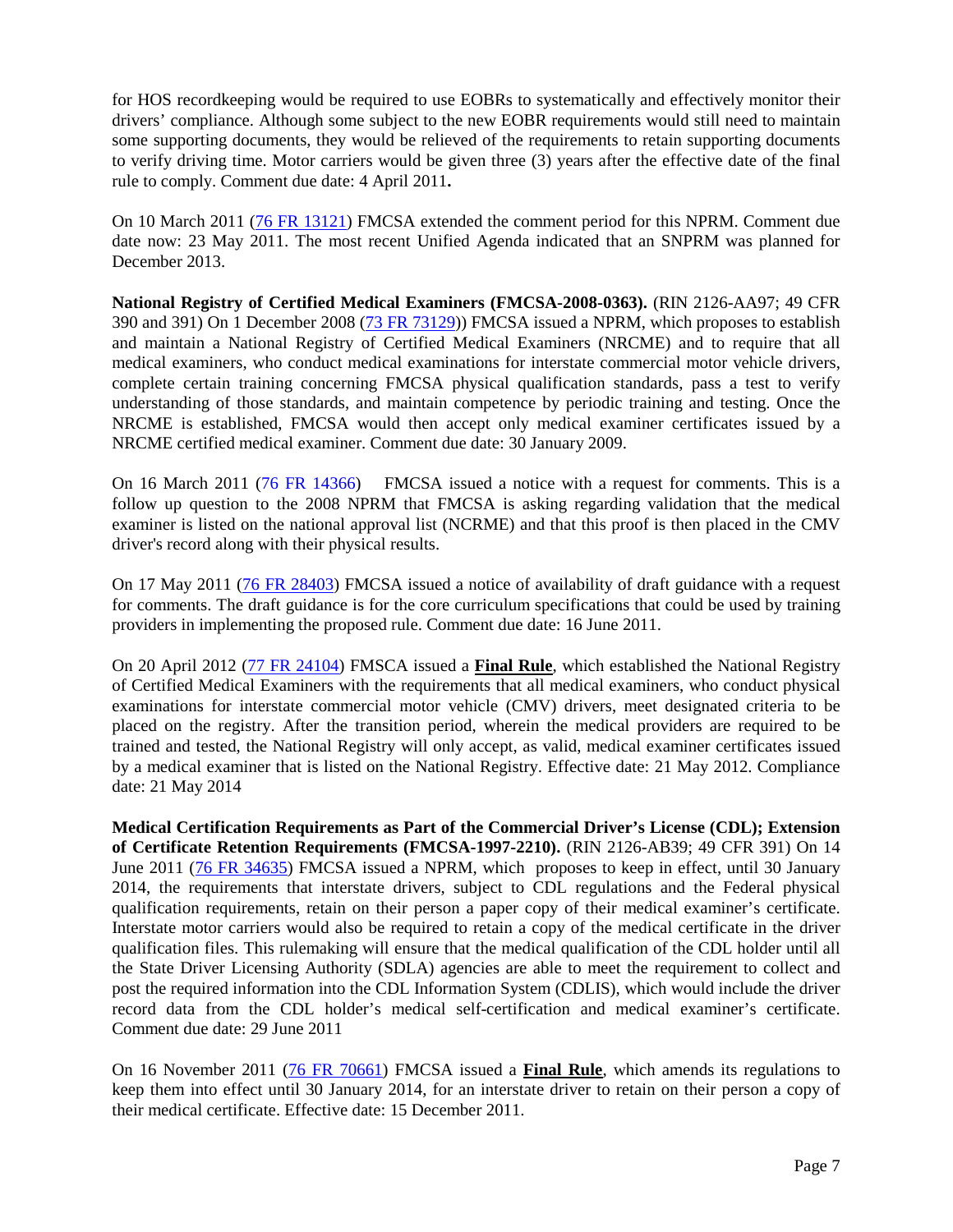**Limitations on the Issuance of Commercial Driver's Licenses with a Hazardous Materials Endorsement (FMCSA-2001-1117).** (RIN 2126-AA70; 49 CFR 383) On 7 November 2003 [\(68 FR](http://a257.g.akamaitech.net/7/257/2422/14mar20010800/edocket.access.gpo.gov/2003/pdf/03-28175.pdf)  [63030\)](http://a257.g.akamaitech.net/7/257/2422/14mar20010800/edocket.access.gpo.gov/2003/pdf/03-28175.pdf), FMCA published an **Interim Final Rule,** effective 3 November 2003, that amended the FMCSA regulations prohibiting States from issuing, renewing, transferring or upgrading a CDL with a HME unless the TSA has first conducted a background records check of the applicant and determined the applicant does not pose a security risk warranting denial of the hazardous materials endorsement. The compliance date provisions being revised require States to collect fingerprints from individuals applying for, renewing, upgrading or transferring a hazmat endorsement for a CDL beginning 3 November 2003. On 19 August 2004 [\(69 FR 51391\)](http://edocket.access.gpo.gov/2004/pdf/04-19004.pdf), FMCSA published an **Interim Final Rule**, effective 20 September 2004, further extending the date by which States must comply with the TSA regulations to coincide with the new compliance date established by TSA. The new compliance date is 31 January 2005.

On 29 April 2005 [\(70 FR 22268\)](http://edocket.access.gpo.gov/2005/pdf/05-8572.pdf) FMCSA issued an **Interim Final Rule**, effective when issued, that amends the Federal Motor Carrier Safety Regulations to cross-reference the TSA's compliance date as the date when FMCSA companion requirements also become applicable. Consistent with TSA regulations, FMCSA also reduced the amount of advance notice that States must provide to drivers that a security threat assessment will be performed when they renew a hazardous materials endorsement. The most recent Unified Agenda indicated that the next action is "to be determined."

**Unified Registration System (FMCSA-97-2349).** (RIN 2126-AA22; 49 CFR 360, 365, 366, 368, 387 and 390) In this 19 May 2005 NPRM [\(70 FR 28990\)](http://edocket.access.gpo.gov/2005/pdf/05-9692.pdf), FMCSA proposes a revised registration system. The Unified Registration System (URS) would apply to every motor carrier, freight forwarder and broker required to register with DOT under 49 CFR 390.19 or 49 U.S.C. 13901, except Mexico-domiciled motor carriers registering to operate between Mexico and points in the United States beyond border commercial zones along the U.S.-Mexico international border. The entities covered by this system would be required to register with FMCSA and periodically update registration information provided on a newly proposed registration form. This proposal applies to entities that are already subject to FMCSA Commercial Regulations, the Federal Motor Carrier Safety Regulations, or the Hazardous Material Regulations – the latter will affect many drilling contractors. This action is being taken in response to section 103 of the ICC Termination Act of 1995 (ICCTA), which requires the Secretary of Transportation (Secretary) to propose regulations to replace four current identification and registration systems with a single, on-line, Federal system. FMCSA proposes to charge registration fees that will enable FMCSA to recoup costs associated with processing registration applications and administrative filings and maintaining this system. Comment due date: 17 August 2005.

On 26 October 2011 [\(76 FR 66506\)](http://www.gpo.gov/fdsys/pkg/FR-2011-10-26/pdf/2011-26958.pdf) FMCSA issued a SNPRM, which responds to comments to the 2005 URS NRPM, incorporates new proposals implementing requirements imposed by final rules published after the 2005 URS NPRM, and includes new proposals to implement certain provisions of the Safe, Accountable, Flexible, Efficient, Transportation Equity Act. The FMCSA believes the proposed URS would improve the registration process for motor carriers, property brokers, freight forwarders and other entities that register with FMCSA. Comment due date: 27 December 2011.

On 23 August 2013 [\(78 FR 52607\)](http://www.gpo.gov/fdsys/pkg/FR-2013-08-23/pdf/2013-20446.pdf) FMCSA issued a **Final Rule**, which amends its regulations to require interstate motor carriers, freight forwarders, brokers, intermodal equipment providers (IEPs), hazardous materials safety permit (HMSP) applicants, and cargo tank facilities under FMCSA jurisdiction to submit required registration and biennial update information to the Agency via a new electronic on-line Unified Registration System (URS). Effective date: 23 October 2103.

### **DOT / Pipeline and Hazardous Materials Safety Administration (PHMSA)**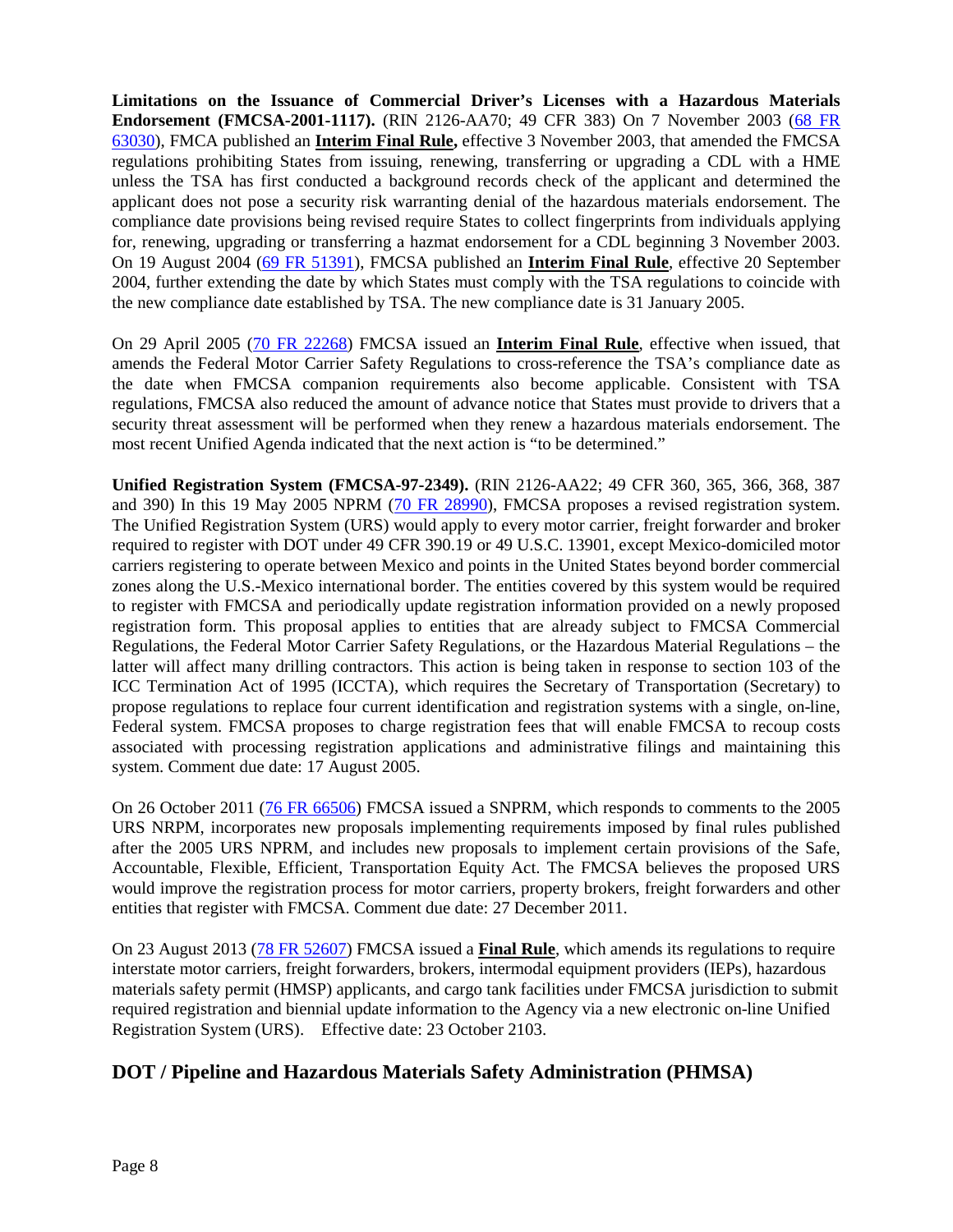**Hazardous Materials; Miscellaneous Amendments Pertaining to DOT Specification Cylinders (RRR) (PHMSA-2011-0140).** (RIN 2137-AE80; 49 CFR 171, 172, 173, 178 and 180) On 29 May 2012 [\(77 FR 31551\)](http://www.gpo.gov/fdsys/pkg/FR-2012-05-29/pdf/2012-12832.pdf) PHMSA issued an ANPRM, which states that they are considering amendments to the Hazardous Materials Regulations to revise certain requirements applicable to the manufacture, use and requalification of DOT specification cylinders. Comment due date: 27 August 2012. The most recent Unified Agenda indicates that an NPRM is planned for March 2014.

#### **Environmental Protection Agency (EPA)**

*Note: EPA initiatives are, where appropriate, categorized and listed in association with the source of the legislative authority for the regulatory action, e.g., Clean Air Act. EPA rulemaking dockets can be accessed at the ["regulations.gov"](http://www.regulations.gov/fdmspublic/component/main) website.*

#### **EPA – Toxic Substances Control Act**

**Polychlorinated Biphenyls (PCBs) (EPA-HQ-OPPT-2009-0757).** (RIN 2070-AJ38; 40 CFR 761) On 7 April 2010 [\(75 FR 17645\)](http://edocket.access.gpo.gov/2010/pdf/2010-7751.pdf) EPA issued an ANPRM for the use and distribution in commerce of certain classes of PCBs and PCB items and certain other areas of the PCB regulation. EPA is reassessing its TSCA PCB use and distribution in commerce regulations to address: the use, distribution in commerce, marking, and storage for reuse of the liquid PCBs in electric and non-electric equipment; the use of the 50 ppm level for excluded PCB products; the use of non-liquid PCBs in porous surfaces; and the marking of PCB articles in use. They are also reassessing the definitions of "excluded manufacturing process," "quantifiable level/level of detection," and "recycled PCBs." Comment due date: 6 July 2010.

On 16 June 2010 [\(75 FR 34076\)](http://edocket.access.gpo.gov/2010/pdf/2010-14522.pdf) the EPA issued an extension of the ANPRM comment period and notification of additional public meetings. Revised Comment due date: 20 August 2010. The most recent unified agenda indicates that an NPRM is planned for November 2014.

### **EPA – Clean Water Act (CWA) and Oil Pollution Act (OPA)**

**National Pollutant Discharge Elimination System (NPDES) Application and Program Updates Rule.** (RIN 2040-AF25; CFR not determined) This planned rulemaking by the EPA is to update specific elements of the existing NPDES in order to better harmonize regulations and application forms, improve permit documentation and transparency and provide clarifications to the existing regulations. The focus will be on revising the permit application forms to specifically include all final agency data standards, improve the consistency between the forms, update the applications to better reflect current program practices, and incorporate new program areas into the forms (*i.e.*, cooling water intake structures). The most recent Unified Agenda indicated that an NPRM is planned for March 2014.

**NPDES Electronic Reporting Rule. (SAN No. 5251)** (RIN 2020-AA47; 40 CFR 123, 403, and 501) The EPA has the responsibility to ensure that the CWA NPDES program is effectively and consistently implemented across the country. This planned regulation would identify the essential information that EPA needs to receive electronically, primarily from NPDES permittees, to manage the national NPDES permitting and enforcement program. In the past, EPA primarily obtained information from the Permit Compliance System (PCS). However, the evolution and expansion of the NPDES program, coupled with the significant advances in information technology, has outgrown the PCS and not needs to upgrade to manage the full scope of the NPDES program.

On 30 July 2013 [\(78 FR 46005\)](http://www.gpo.gov/fdsys/pkg/FR-2013-07-30/pdf/2013-17551.pdf) the EPA issued an NPRM that proposes to require electronic reporting for current paper-based NPDES reports. They state that this modification will allow better allocation and use of limited program resources and enhance transparency and public accountability by providing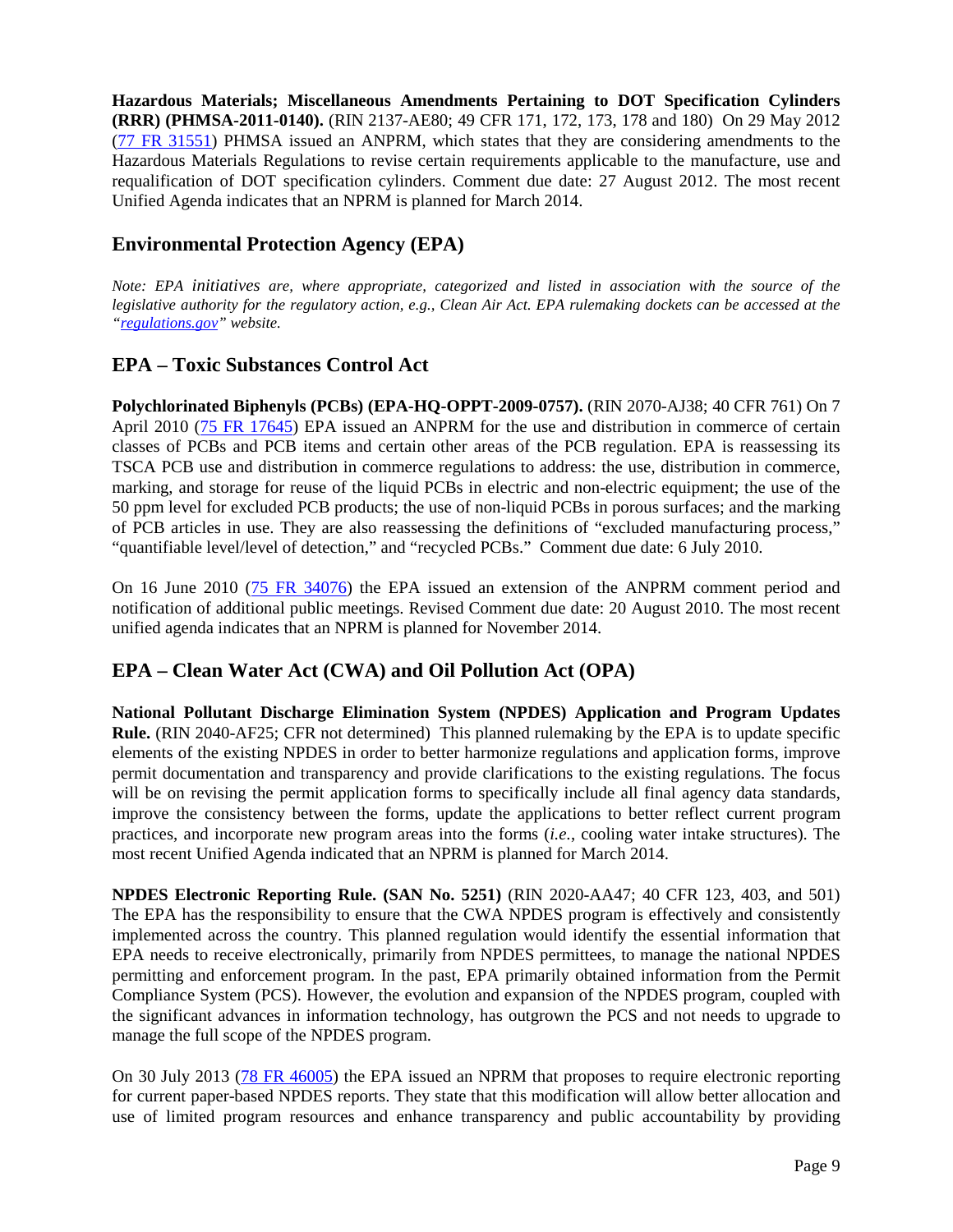regulatory agencies and the public with more timely, complete, accurate, and nationally-consistent sets of data about the NPDES program and potential sources of water pollution. Comment due date: 28 October 2013

On 29 October 2013 [\(78 FR 64435\)](http://www.gpo.gov/fdsys/pkg/FR-2013-10-29/html/2013-25577.htm) the EPA issued an extension to the comment period. Revised Commend due date: 12 December 2013. The most recent Unified Agenda indicates that a final action is planned for December 2014.

#### **EPA – Resource Conservation and Recovery Act (RCRA)**

**Hazardous Waste Management System: Identification and Listing of Hazardous Waste: Carbon Dioxide (CO2) Injectate in Geological Sequestration Activities. (EPA-HQ-RCRA-2010-0695)** (RIN 2050-AG60; 40 CFR 261) The planned rulemaking by the EPA is to explore a number of options, including a conditional exemption from the RCRA requirements for hazardous CO2 streams in order to facilitate implementation of GS, while protecting human health and the environment.

On 8 August 2011 [\(76 FR 48073\)](http://www.gpo.gov/fdsys/pkg/FR-2011-08-08/pdf/2011-19915.pdf) the EPA published a proposed rule, which proposes to revise the regulations for hazardous waste management under the RCRA to conditionally exclude CO2 streams that are hazardous from the definition of hazardous waste, provided these streams are captured from emission sources, are injected into Class VI Underground Injection Control (UIC) wells for purposes of geologic sequestration (GS), and meet certain other conditions. EPA expects that this amendment will substantially reduce the uncertainty associated with identifying these CO2 streams under RCRA Subtitle C, and will also facilitate the deployment of GS by providing additional regulatory certainty. Comment due date: 7 October 2011

On 9 September 2011 [\(76 FR 55846\)](http://www.gpo.gov/fdsys/pkg/FR-2011-09-09/pdf/2011-23156.pdf) the USCG issued a technical correction to the proposed rule, which rectified the incorrect burden estimates in the preamble of the proposed rule. The most recent Unified Agenda indicated that a final rule was planned for November 2013.

**Hazardous Waste Management System: Modification of the Hazardous Waste Manifest System. (EPA-HQ-RCRA-2001-0032).** (RIN 2050–AG20; 40 CFR 260 thru 265, and 271) On 26 February 2008 [\(73 FR 10204\)](http://edocket.access.gpo.gov/2008/pdf/E8-3615.pdf) the EPA published a notice of availability and request for comments regarding the electronic manifest (e-Manifest) project. This project is to develop a centralized web-based information technology system for electronic manifests. Comment due date: 11 April 2008. The most recent Unified Agenda indicates that a final rule was planned for November 2013.

**Modifications to RCRA Rules Associated with Solvent-Contaminated Shop Towels and Wipes (SAN 4091).** (RIN 2050–AE51; 40 CFR 261) A proposed rule was originally scheduled for November 2002. On 20 November 2003 [\(68 FR 65586\)](http://edocket.access.gpo.gov/2003/pdf/03-28652.pdf), EPA issued a NPRM proposing: to conditionally exclude from the definition of hazardous waste disposable industrial wipes that are contaminated with hazardous solvents and are going to disposal and to conditionally exclude from the definition of solid waste reusable industrial shop towels and rags that are contaminated with hazardous solvents and are sent for laundering or dry cleaning. This proposal affects contaminated industrial wipes being sent to both landfill and non-landfill (*e.g.*, laundries and combustion) facilities and is applicable to: industrial wipes exhibiting a hazardous characteristic (*i.e.*, ignitability, corrosivity, reactivity, or toxicity) due to use with solvents; or industrial wipes contaminated with certain commercial chemical products that are spilled and cleaned up with industrial wipes. The proposal would resolve, at the Federal level, long-standing issues associated with the management of solvent-contaminated industrial wipes by: facilitating pollution prevention and waste minimization opportunities, including the recycling of the spent solvents extracted from contaminated industrial wipes; fostering improved solvents management by generators and handling facilities; reducing compliance costs; increasing consistency in the regulations governing solvent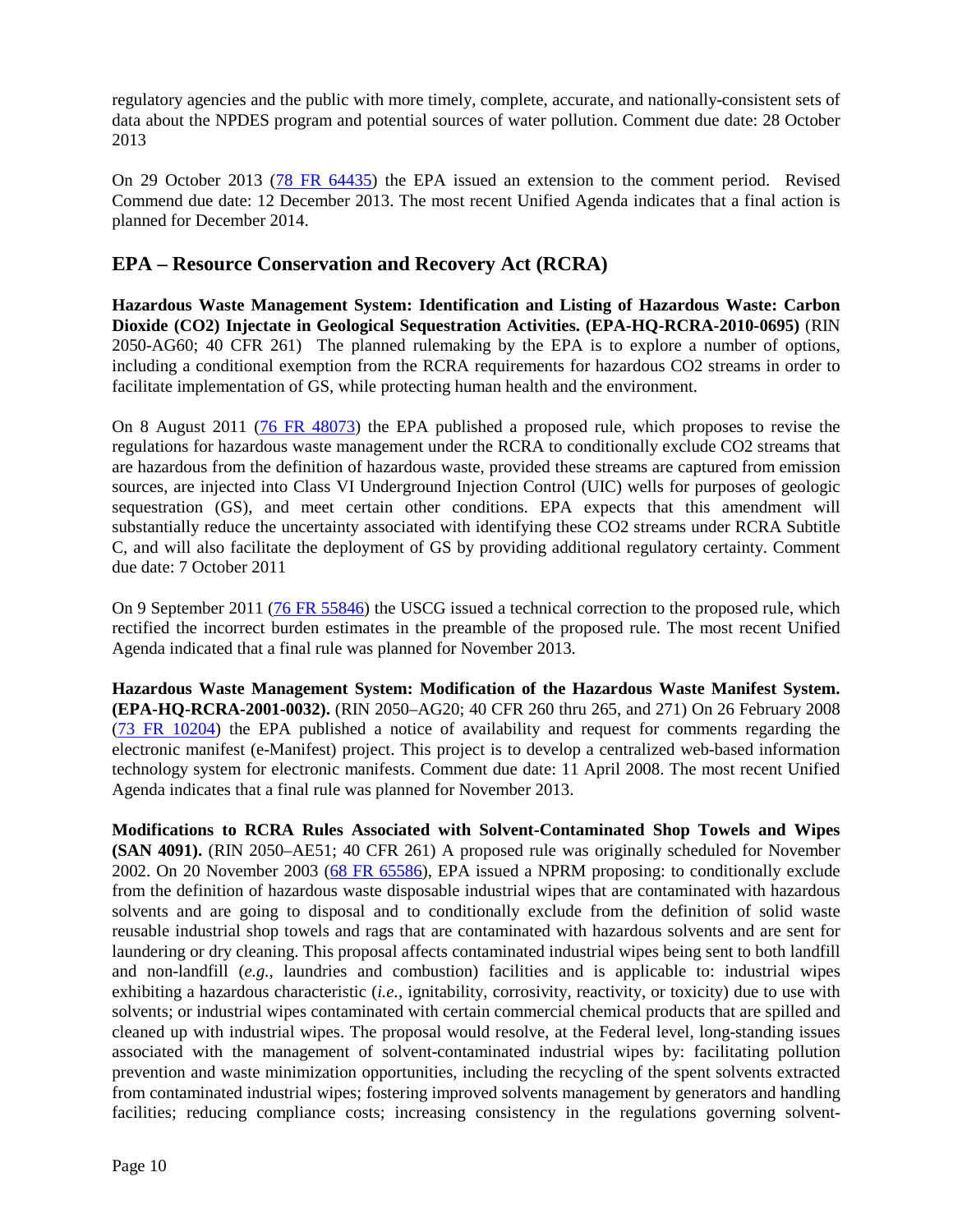contaminated industrial wipes across the U.S.; clarifying existing Federal rules; and creating flexibility for generators to work with industrial laundries, as appropriate, to ensure compliance with local pretreatment standards established by POTWs. A final rule was scheduled for January 2006, but was postponed until June 2007.

On 31 July 2013 [\(78 FR 46447\)](http://www.gpo.gov/fdsys/pkg/FR-2013-07-31/pdf/2013-18285.pdf) the EPA issued a **Final Rule**, which modifies the hazardous waste management regulations for solvent-contaminated wipes. This rulemaking revises the definition of solid waste to conditionally exclude solvent-contaminated wipes that are cleaned and reused and revises the definition of hazardous waste to conditionally exclude solvent-contaminated wipes that are disposed. Effective date: 31 January 2014

### **EPA – Clean Air Act (CAA)**

**Protection of Stratospheric Ozone: Adjustments to the Allowance System for Controlling HCFC Production, Import and Export. (EPA-HQ-OAR-2013-0263)**(RIN 2060-AR04; 40 CFR 82) On 24 December 2013 [\(78 FR 78072\)](http://www.gpo.gov/fdsys/pkg/FR-2013-12-24/pdf/2013-29817.pdf) the EPA issued an NPRM, seeking comments on options for adjusting the allowance system controlling US consumption and production of hydrochlorofluorocarbons (HCFC), which are required to be phased out completely by 2030. Beginning 1 January 2015 the US production and consumption of all HCFCs must be no more than ten percent of the established cap. The EPA is therefore seeking comment on how to best implement the 2015 step-down to no more than ten percent of the cap. This rulemaking also seeks comments on the potential changes to the regulations. Comment due date: 24 February 2014.

**Protection of Stratospheric Ozone: Adjustments to the Allowance System for Controlling HCFC Production, Import and Export. (EPA-HQ-OAR-2011-0354)** (RIN 2060-AQ98; 40 CFR 82) On 4 January 2012 [\(77 FR 237\)](http://www.gpo.gov/fdsys/pkg/FR-2012-01-04/pdf/2011-33456.pdf) the EPA issue a proposed rule to adjust the allowance system controlling U.S. consumption and production of hydrochlorofluorocarbons (HCFC) as a result of a recent court decision. EPA will be establishing the company-by-company baselines and calendar-year allowances for HCFC-22 and HCFC-142b.

On 3 April 2013 [\(78 FR 20004\)](http://www.gpo.gov/fdsys/pkg/FR-2013-04-03/pdf/2013-07758.pdf) the EPA issued a **Final Rule**, which is adjusting the allowance system controlling U.S. consumption and production of HCFCs. This final rule relieves the regulatory ban on production and consumption of HCFC-22 and HCFC-142b (used for servicing air conditioning and refrigeration systems) by establishing a company-by-company baseline for each of these chemicals and allocating production and consumption allowances for 2012-2014. Effective date: 3 April 2013

**Protection of Stratospheric Ozone: Listing of Substitutes for Ozone-Depleting Substances - Fire Protection.** (RIN 2060-AQ84; 40 CFR 82) The planned final direct rulemaking, which was expected to be out in August 2011, would list as acceptable (subject to use restrictions) a substitute for ozonedepleting substances in the fire suppression and explosion protection sector under EPA's Significant New Alternatives Policy (SNAP) Program.

On 19 September 2012 [\(77 FR 58081\)](http://www.gpo.gov/fdsys/pkg/FR-2012-09-19/pdf/2012-23136.pdf) the EPA issued an NPRM, which proposes to list three substitutes for ozone-depleting substances in fire suppression and explosion protection sector as acceptable subject to use restrictions under the EPA's Significant New Alternatives Policy (SNAP) program. Comment due date: 19 October 2012.

On 19 September 2012 [\(77 FR 58035\)](http://www.gpo.gov/fdsys/pkg/FR-2012-09-19/pdf/2012-23138.pdf) the EPA issued a **Direct Final Rule**, to list the three substitutes for ozone-depleting substances as stated in the NPRM. Effective date: 18 December 2012 (unless adverse comments are received on NPRM).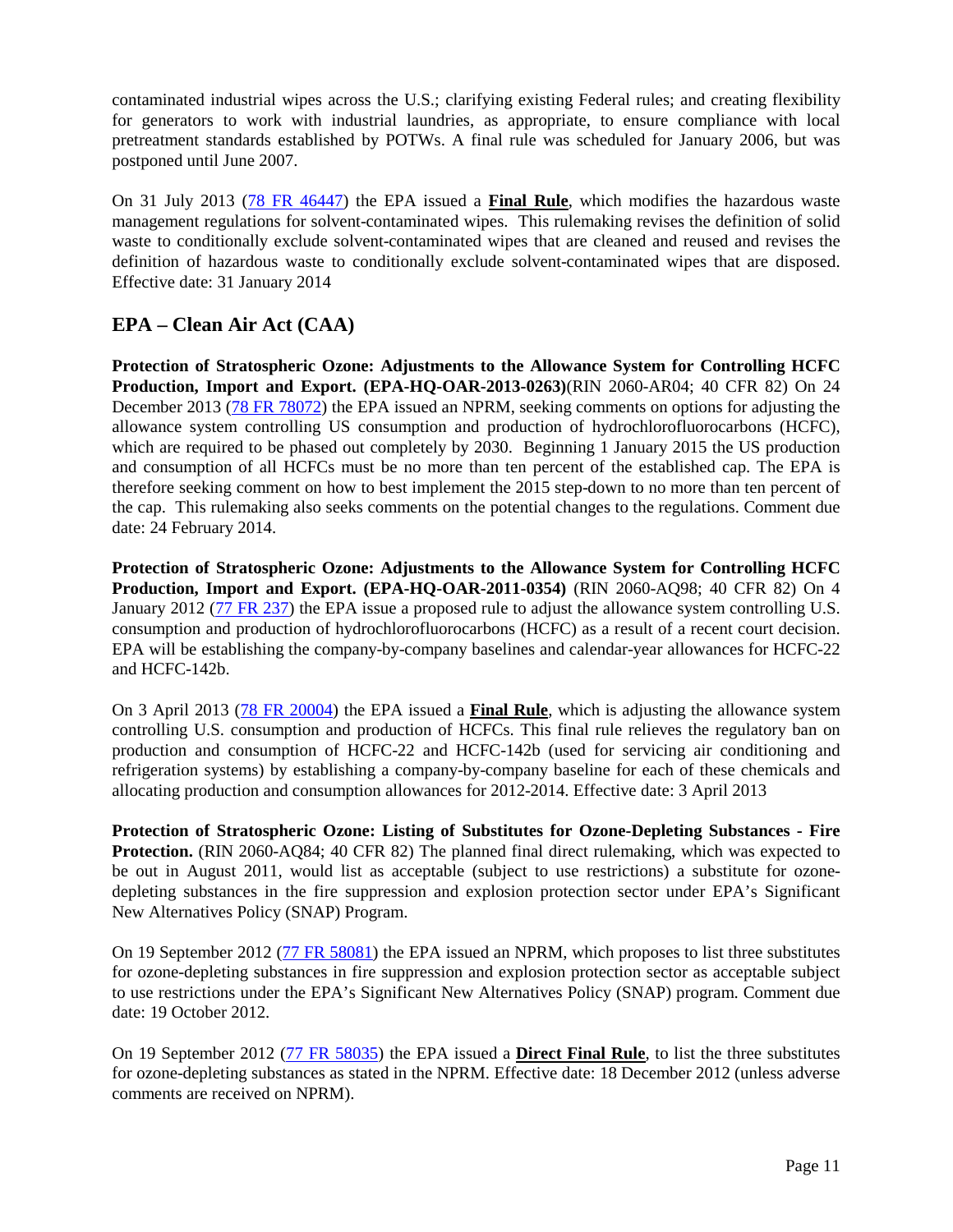On 29 April 2013 (78 FR 24997) the EPA issued a **Final Rule**, and pursuant to the EPA's Significant New Alternatives Policy program, lists C7 Fluoroketone as an acceptable substitute, subject to narrowed use limits, for ozone-depleting substances used as streaming agents in the fire suppression sector. Effective date: 29 May 2013.

**Federal Plan Requirements for Other Solid Waste Incineration Units Constructed on or before December 9, 2004 (SAN 5011) (OAR-2006-0364).** (RIN 2060-AN43; 40 CFR 62) The Clean Air Act Amendments of 1990 directed the EPA to set emission guidelines under sections 111 and 129 for existing incinerators categorized as other solid waste incinerators (OSWI), a catch-all grouping for those classes of incinerators not directly named in the Act, which would include shipboard incinerators. Under court order, EPA published proposed regulations for OSWI on 9 December 2004. Final regulations for OSWI were published on 16 December 2005 [\(70 FR 74869\)](http://edocket.access.gpo.gov/2005/pdf/05-23716.pdf) and were notable in that they clearly excluded shipboard incinerators from classification as Commercial Industrial Solid Waste Incinerators (CISWI). In accordance with section 129, any State with affected sources must submit a State plan by 1 year after publication of the final rule describing how the State will implement the emission guidelines for existing CISWI. Section 129 also requires the Administrator to develop and implement a Federal plan for existing CISWI units located in any State which has not submitted an approvable plan within 2 years of promulgation of the emissions guidelines. In this OSWI Federal plan rulemaking, EPA becomes the implementing authority in those instances where the State or local agency has failed to submit a plan or a plan has not yet been approved. Consistent with section 129(b)(3) of the Act, this rulemaking would impose a Federal plan that applies to OSWI in any State, tribe or locale that has not submitted an approvable plan within the time allotted. This action makes no changes to the requirements in the December 2005 rule, and is intended to fulfill EPA's duty under section 129(b)(3) to promulgate a Federal plan as a gap-filling measure until the State fulfills its statutory obligations. When the State submits an approvable State Plan, the Federal plan will no longer apply to units in that State. A NPRM was published on 18 December 2006 (71 [FR 75816\)](http://edocket.access.gpo.gov/2006/pdf/E6-21285.pdf). Comment due date: 16 February 2007. The most recent Unified Agenda indicated that a final action is "to be determined."

**Protection of Stratospheric Ozone; Refrigerant Recycling; Modifications to the Technician Certification Requirements under Section 608 of the Clean Air Act (SAN 4901).** (RIN: 2060-AM55; 40 CFR 82) This rule would amend the Standards for Becoming a Certifying Program for Technicians to clarify the scope of the technician certification requirements and to provide a limited exemption from certification requirements for apprentices. The amendment will provide specific requirements for programs applying to become certifying organizations, will specify reporting and recordkeeping requirements in order to enhance implementation of the program, and will define other administrative components of the program to improve accountability. The most recent Unified Agenda indicated that a NPRM is "to be determined."

**Protection of Stratospheric Ozone; Refrigerant Recycling; Certification of Recovery and Recovery/Recycling Equipment Intended for use with Substitute Refrigerants (SAN 4916).** (RIN: 2060-AM49; 40 CFR 82) This rule would amend the rule on refrigerant recycling equipment intended for use with Substitute Refrigerants. It would clarify how the requirements of Clean Air Act Section 608 extend to refrigerant recovery and/or recycling equipment intended for use with substitutes for CFC and HCFC refrigerants.

On 12 April 2013 [\(78 FR 21871\)](http://www.gpo.gov/fdsys/pkg/FR-2013-04-12/pdf/2013-08667.pdf) the EPA issued a proposed rule, which is proposing to amend the regulations promulgated as part of the National Recycling and Emission Reduction Program, to exempt from the prohibition under section 608 on venting, release and disposal certain refrigerant substitutes listed as acceptable or acceptable subject to use conditions in regulations as part of that program. This is based on the current evidence that the venting, release or disposal of these substitutes does not pose a threat to the environment. Comment due date: 11 June 2013. The most recent Unified Agenda indicates that a final rule is planned for February 2014.